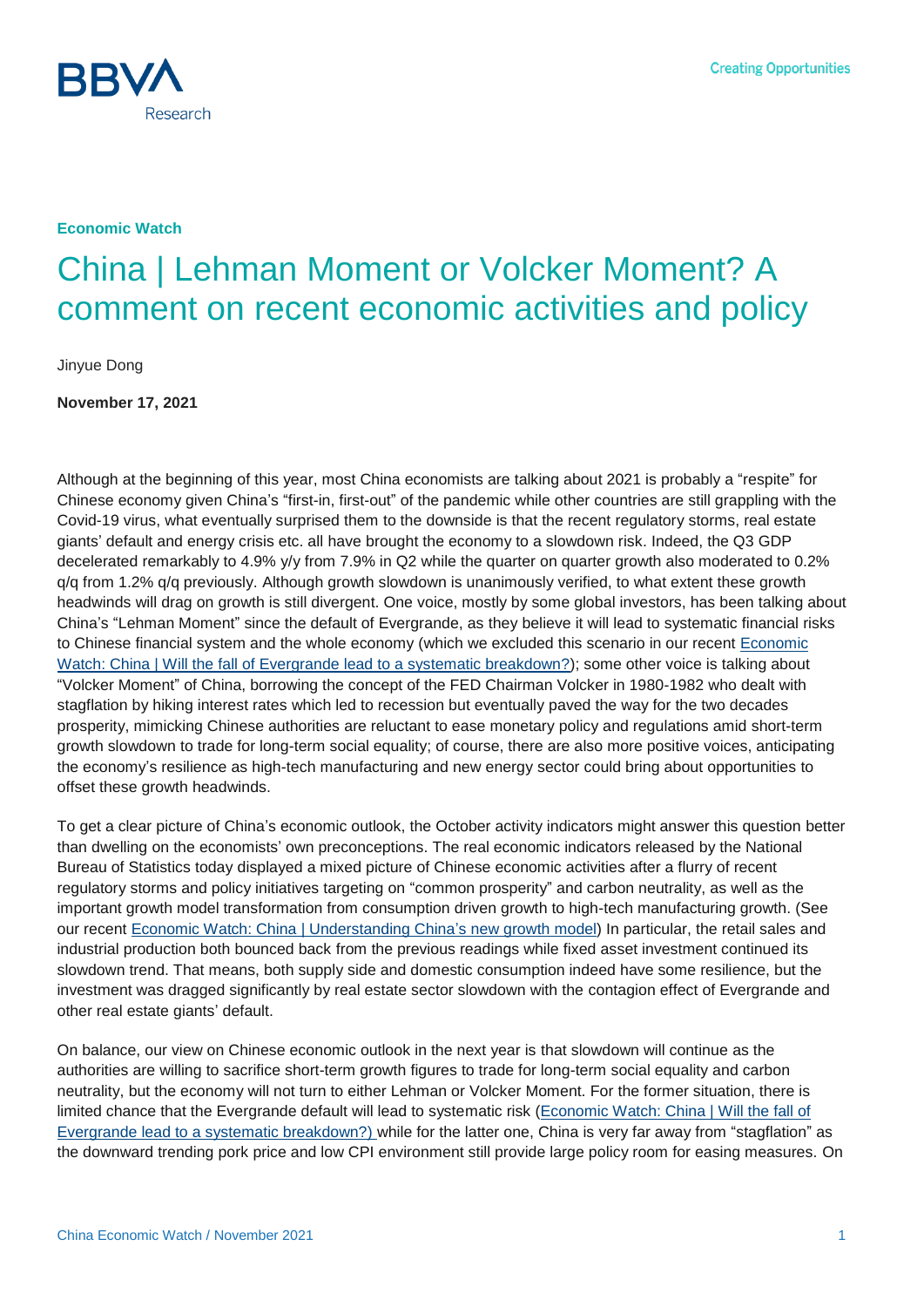

the policy side, monetary policy will be marginally eased in the next year but it does not mean a deluge of strong stimulus; while fiscal policy will be more proactive, mainly focusing on processing local government bond issuance. Altogether, we maintain our 2021 GDP forecast to 8.0% from 8.2% (Market consensus: 8.2%; IMF: 8%), which still way above the conservative official target of 6% announced in the "two sessions" this year.

Regarding October activities, on the supply side, the year on year growth of industrial production bounced back to to 3.5% y/y from 3.1% y/y in the previous month (market consensus: 3% y/y), and the seasonal adjusted m/m growth also picked up to 0.39% m/m from 0.05% m/m previously. By categories, electric vehicle production leads the rebound, which remains the main pillar of industrial production growth at 127.9% y/y. Following that is the integrated circuits and industrial robots which registered 22.2% y/y and 10.6% y/y respectively, benefiting from the industry policy transformation from prioritizing consumption to the "profession, refinement, specialty, innovation" type of high-end manufacturing. By contrast, the steel production and other commodity production kept declining, reflecting electricity crunch and the carbon emission led capacity reduction. In particular, the crude steel production growth tumbled to -23.3% y/y from -21.2% y/y in the previous month and the cast iron also dipped to -19.4% y/y. (Figure 1)

On the demand side, fixed-asset investment (FAI) continued trending down to 6.1% ytd y/y from 7.3% ytd y/y previously (market consensus: 6.2% ytd y/y), mainly dragged by real estate investment, as the contagion effect of Evergrande's default looms large. By components, the previous pattern remains as manufacturing FAI surpassed the infrastructure FAI and real estate FAI to lead the investment growth, although all of them registered deceleration readings. In particular, manufacturing FAI decelerated to 14.2% ytd y/y from 14.8% ytd y/y previously, higher than the infrastructure FAI at 1% ytd y/y (prior: 1.5% ytd y/y) and real estate at 7.2% ytd y/y (prior: 8.8% ytd y/y) respectively. Looking ahead, as the local government bond issuance is anticipated to rev up in the rest of the year to support growth, the infrastructure investment is set to bounce back, but the sluggish real estate investment will continue due to the extremely weak market sentiments. (Figure 2 and 3)

By contrast, retail sales' year-on-year growth bounced back to 4.9% from 4.4% y/y previously (market consensus: 3.3% y/y), with its month-on-month growth also rising from 0.43 m/m to 0.3% m/m. However, it still needs perseverance to catch up with the pre-pandemic growth. The pick-up of retail sales shows the consumption strengthened as households in China gradually adapt the coexistence with Covid-19 pandemic as the new normal of the society. By component, communication equipment showed a significant increase, which ticked up to 34.8% y/y. In addition, cigarettes and wines sales growth also rebounded to 14.3% y/y. (Figure 4)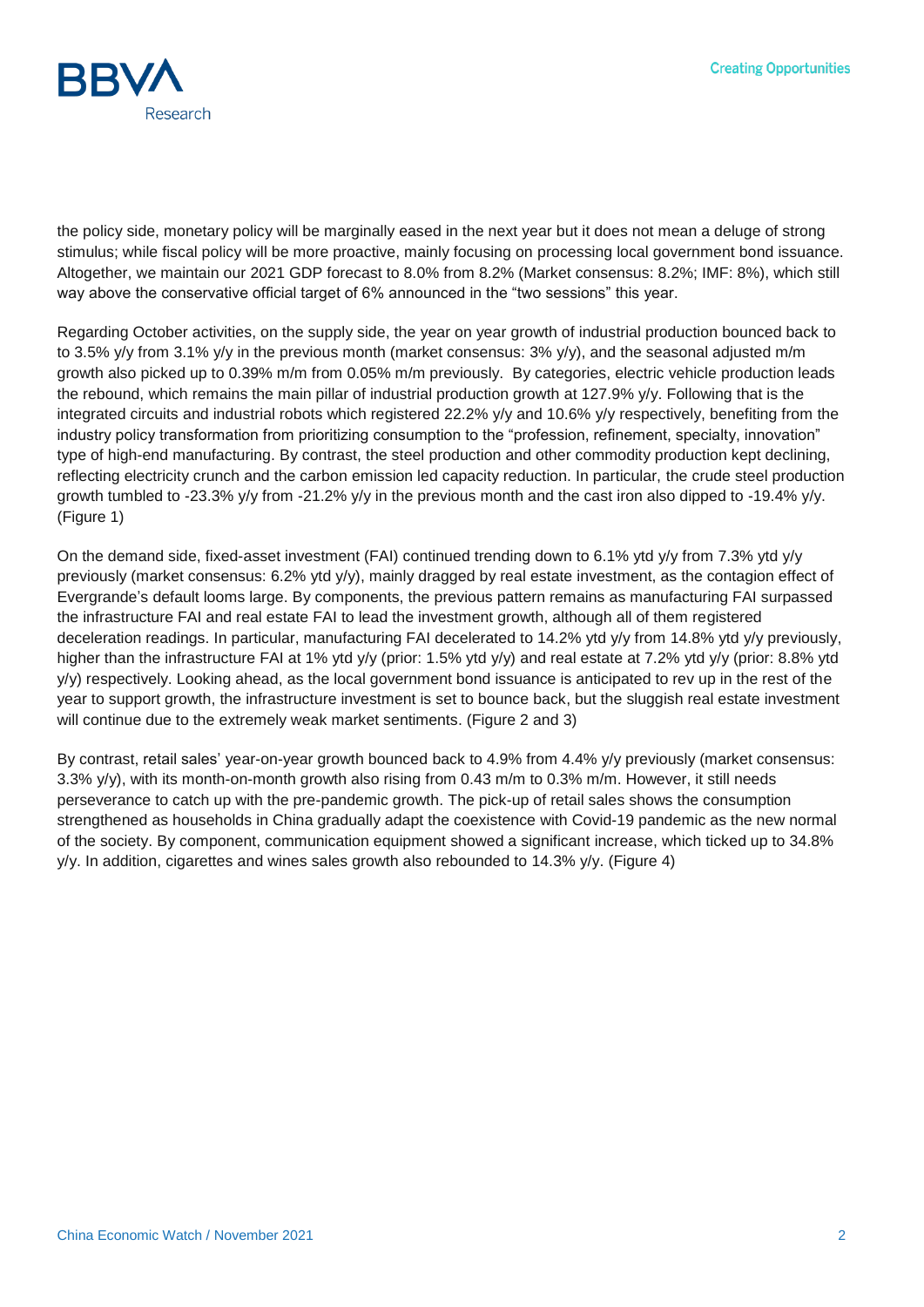



#### Figure 1. **INDUSTRIAL PRODUCTION BOUNCED BACK IN OCTOBER**

Source: CEIC and BBVA Research Source: CEIC and BBVA Research

Public FAI

Private FAI **Aggregate FAI** 

 $-60$ 

ti<br>0 j<br>Mi Apr-1 Jul-17 Oct-17<br>Jan-18 Jan-18<br>Apr-18 Apr-1

After dwelling on the October economic activities, going back our question at the beginning, the answer of China's economic outlook becomes clearer. China is neither experiencing Lehman Moment nor Volcker Moment. In particular, there is no systematic risk from Evergrande default, let alone the recent regulatory storms and carbon neutrality target, which will eventually benefit the economy in the long term. The recent October activity indicators suggest the economy, particularly industrial production and consumption has some resilience in front of all of recent growth headwinds, while the new policy priority of new energy sector and high-tech advancement will provide more opportunities to offset these headwinds as well.

Oct-21

However, we indeed agree that the recent weaker-than-expected economic growth reflected the authorities' intention to concern more about the long-term structural issues instead of the short-term growth figures, thus to

Jul-18 Oct-18 Jan-19 Apr-19 Jul-19 Oct-19 Jan-20

Nominal Retail Sales **Auto sales** 

Apr-20 Jul-20 Oct-20 Jan-21 Apr-21 Jul-21 Oct-21

Jan-20 Mar-20 May-20 Jul-20 Sep-20 Nov-20 Jan-21 Mar-21 May-21 Jul-21 Sep-21

Figure 2. **AGGREGATE FAI REMAINED DECELERATION, WHILE REAL ESTATE INVESTMENT DRAGGED BY RECENT EVERGRANDE DEFAULT AND HOUSING REGULATIONS**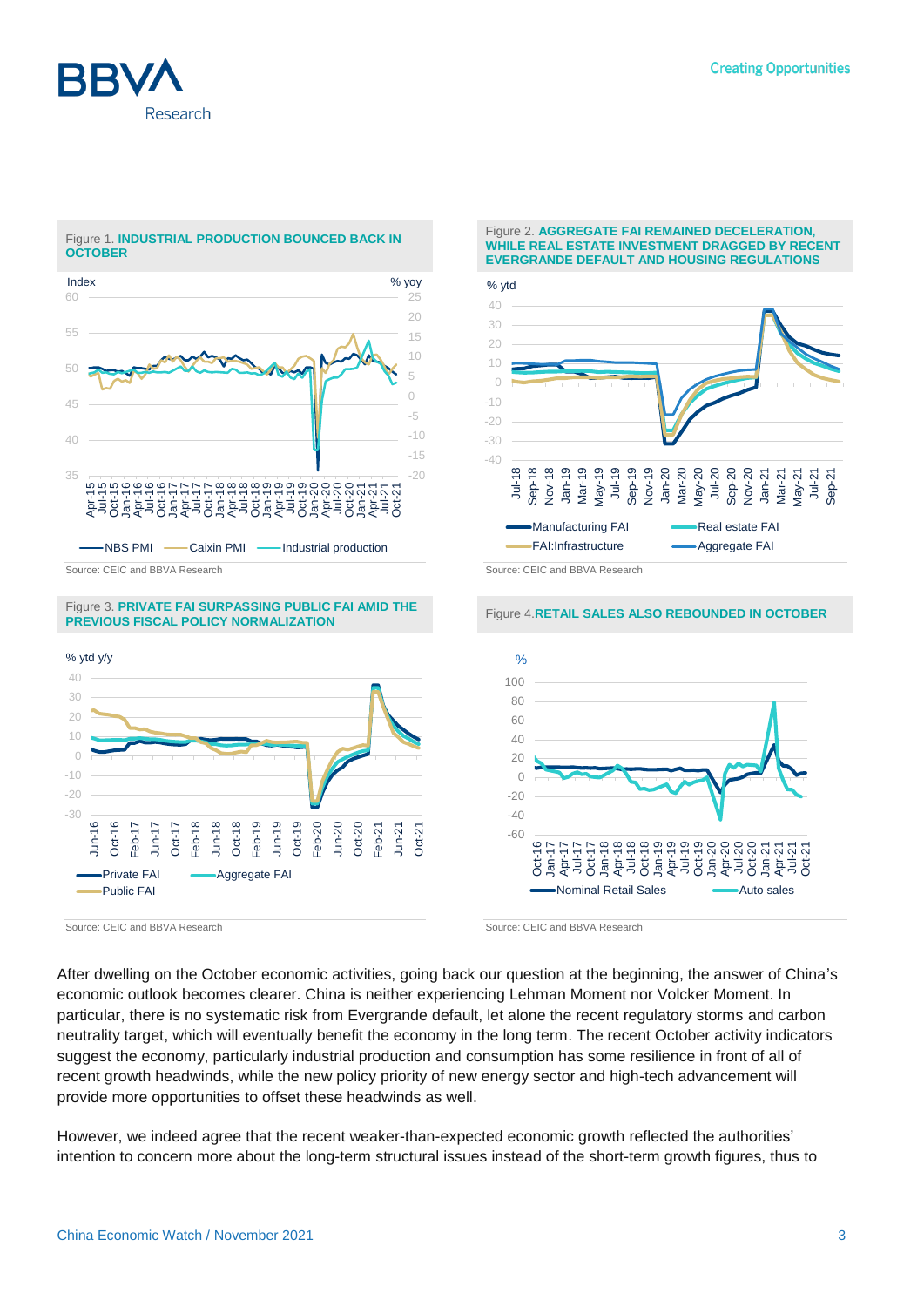

press ahead various structural reforms to pursue "common prosperity" and social equality taking the "first-in, firstout" time window. Unfortunately, the authorities' original good willingness coincidentally met with the recent power crunch, production curbs under the carbon neutrality pledge, real estate giant's default, bottle-neck of global supply chain and soaring energy prices, etc., leading to a faster-than-expected growth deceleration. In addition, growth slowdown also exposed the vulnerability of China's anti-virus strategy as authorities' "zero tolerance" to the pandemic has become increasingly unaffordable.

The recent slowdown of China's economy will prompt the authorities to deploy more pro-growth policy initiatives in the rest of the year and 2022. Due to the comparatively closed capital account and independent monetary policy, as well as the contained inflation environment which is contrast with that of the advanced economies, China will have quite a diverging monetary policy stance with the advanced economies. By contrast with the US QE tapering and potential interest rate hikes among other economies, we anticipate the authorities will have more loosening monetary measures, such as to implement 1-2 more RRR cuts (50-100 bps cumulatively) and 10-bps cut in LPR in the coming months together with other targeted easing measures, although no deluge of strong monetary stimulus is expected. From the fiscal policy perspective, local government bond issuance is also anticipated to accelerate to boost infrastructure investment. Beyond that, the recent regulatory forbearance particularly on real estate sector might add further impetus for economic growth given the large share and strong spillover effect of housing sector to the economy. All in all, the authorities are well aware of the growth deceleration and will strike a balance between stimulating growth and pressing ahead structural reforms going forward.